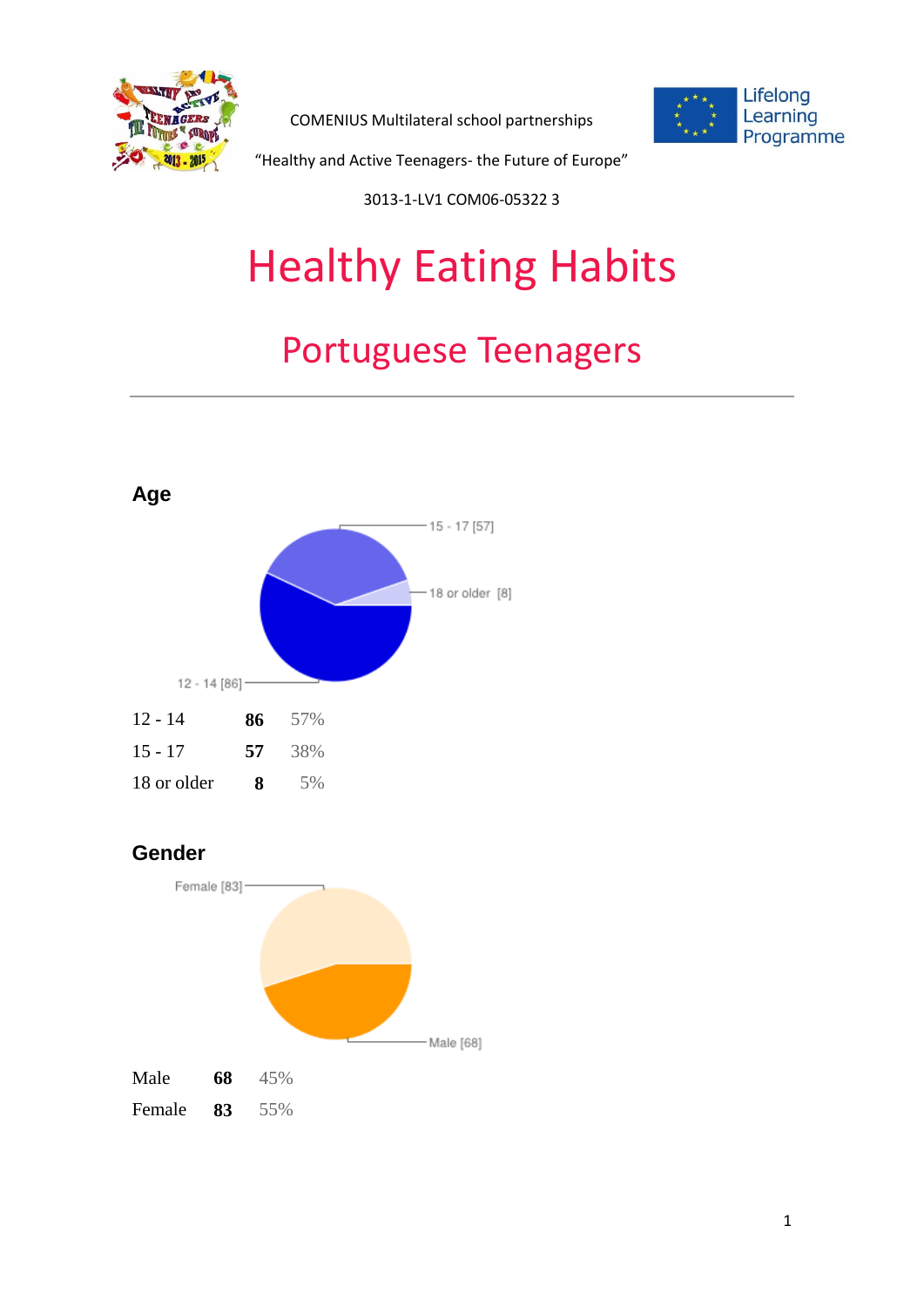#### **1. Do you consider yourself...:**



#### **2.Do you consider yourself to be healthy?**



#### **3.How many meals do you have a day?**

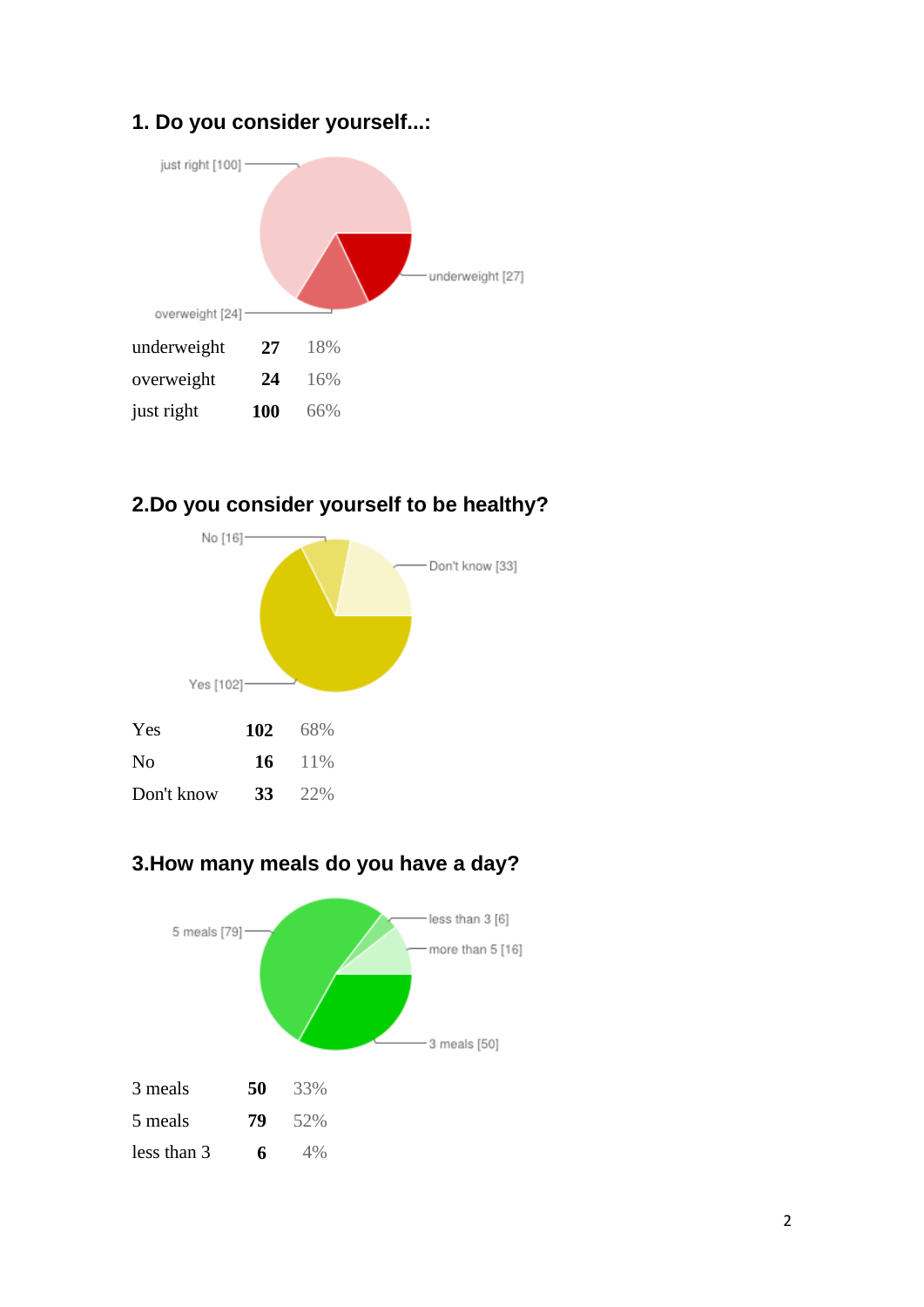more than 5 **16** 11%



### **4. How often do you have breakfast?**

#### **5. How often do you have lunch at school?**





#### **6. How often do you have snacks between the meals?**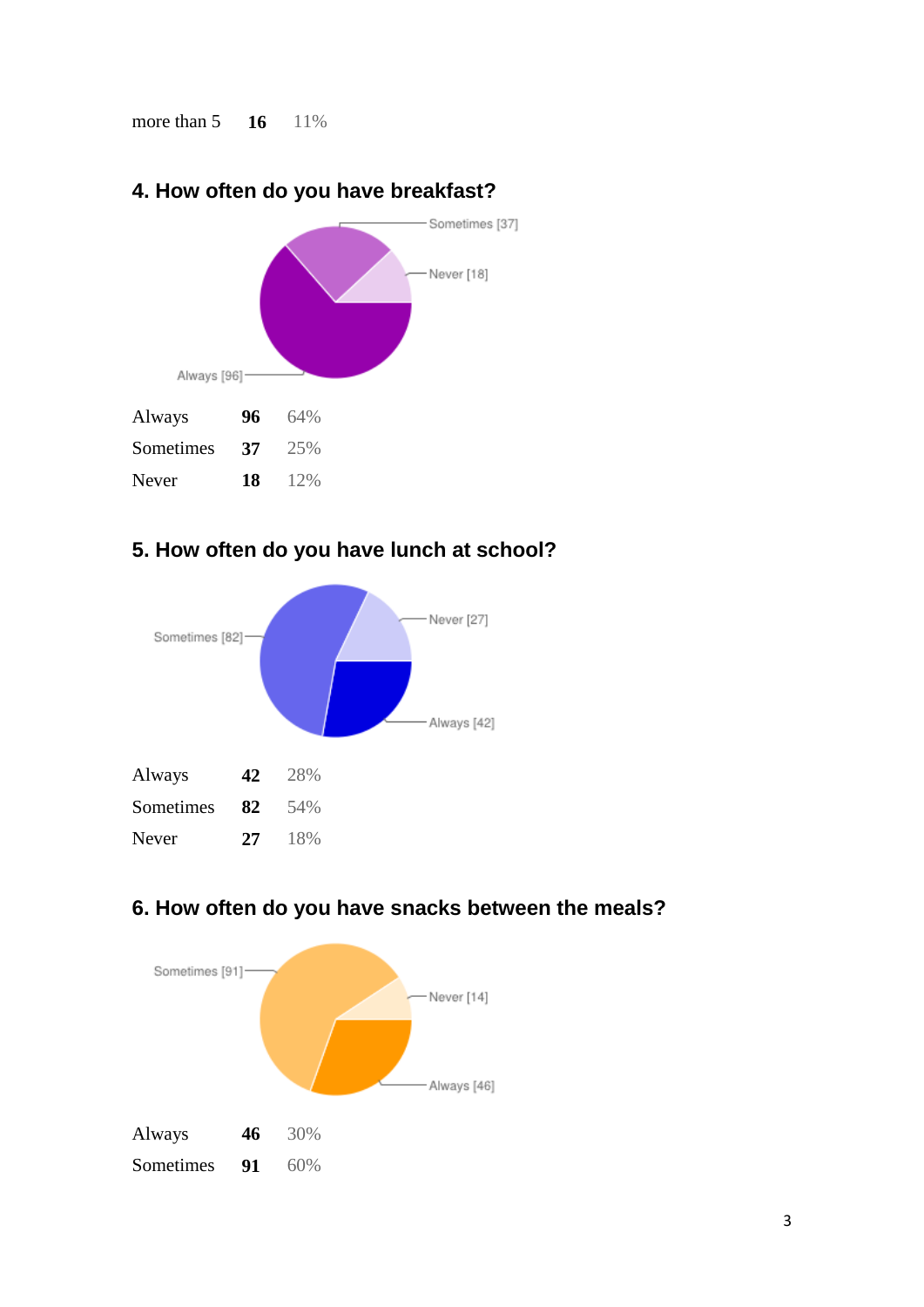Never **14** 9%



## **7. How often do you eat home-made food?**

#### **8. How often do you have fizzy drinks?**



#### **9. How much water do you drink a day?**

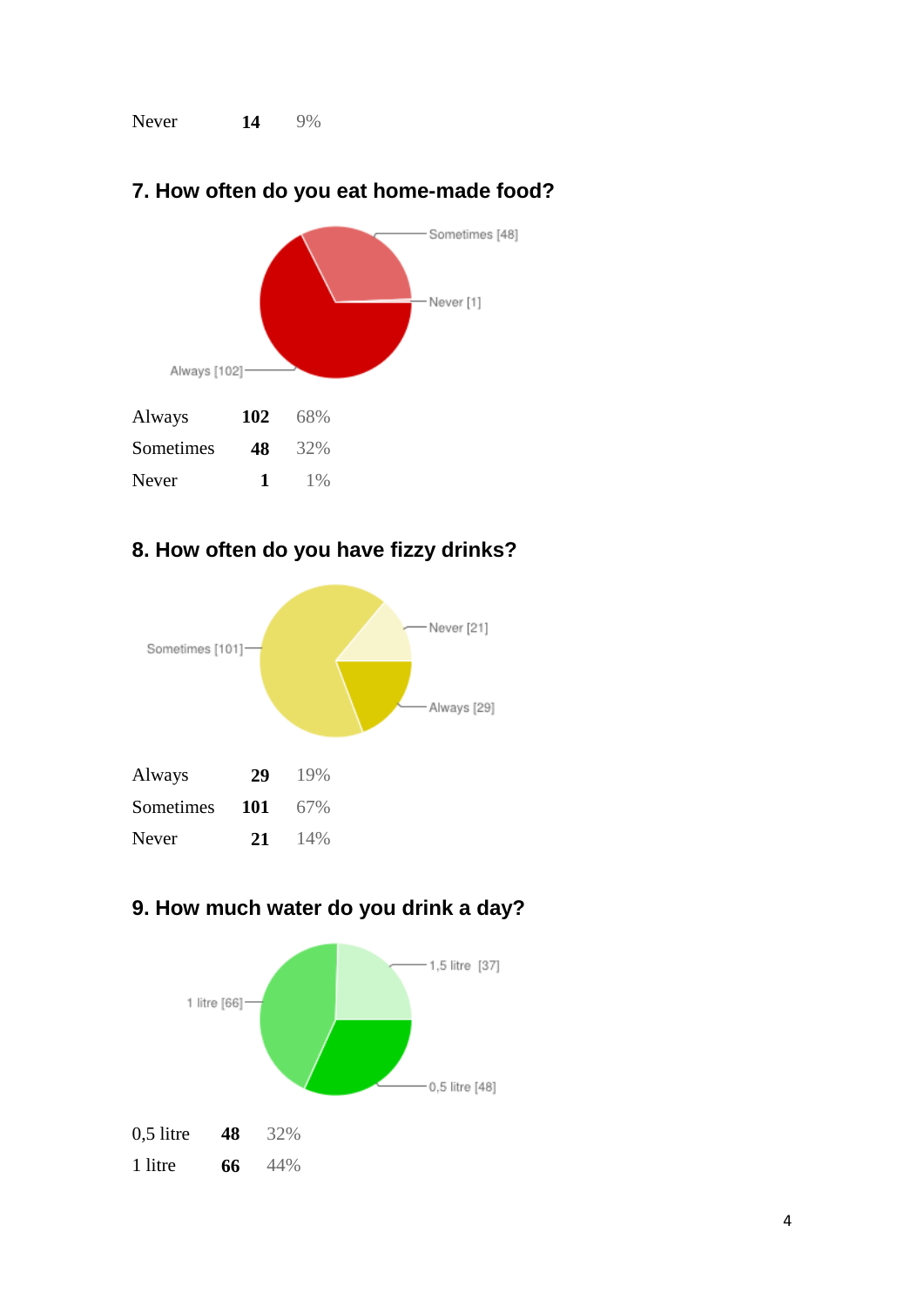#### **10. How often do you drink milk and use dairy products (yogurt and cheese)**



#### **11. How often do you eat fruit and vegetables (excluding potatoes)?**

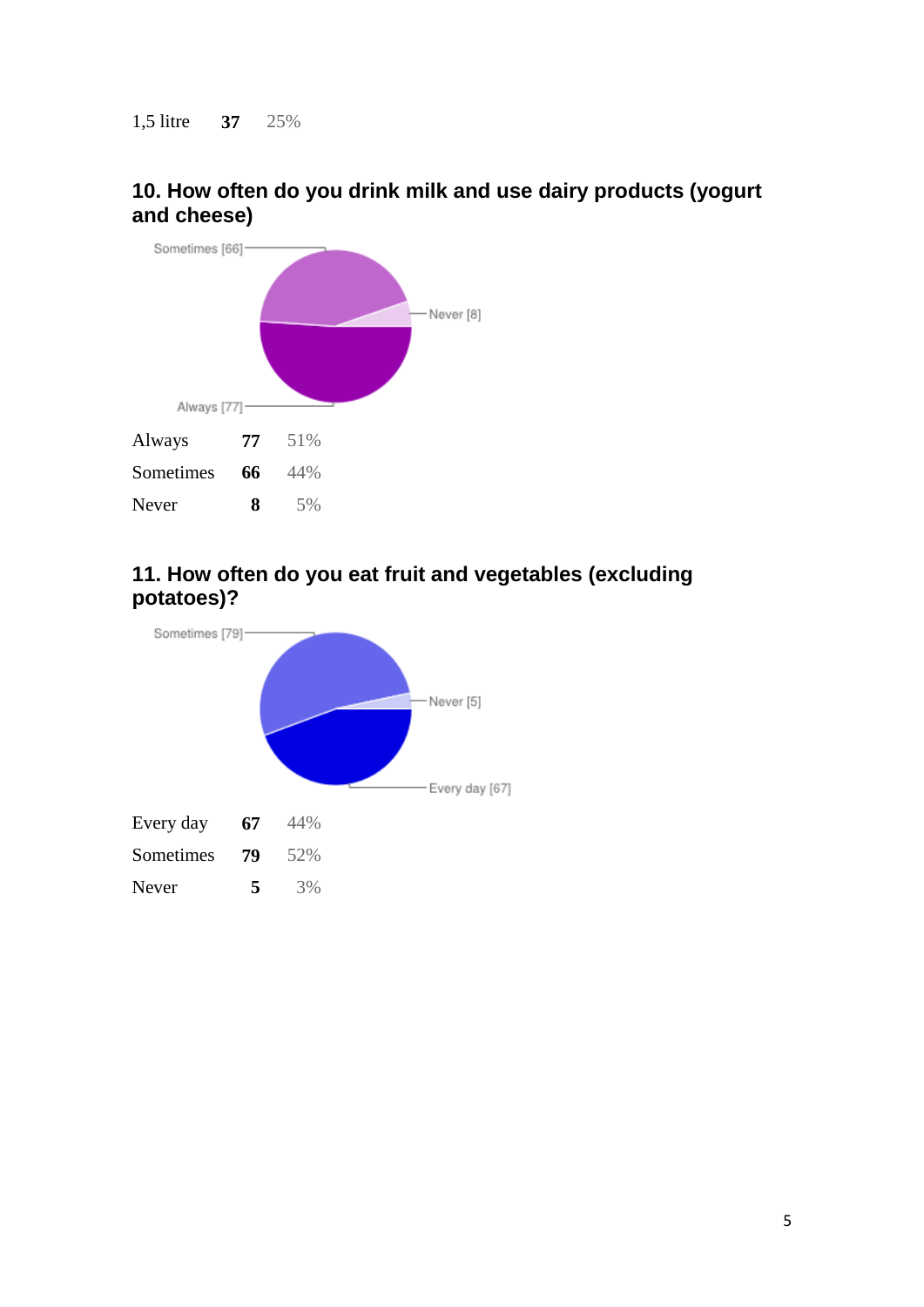#### **12. How often do you eat meat in a week?**



#### **13. How often do you eat fish in a week?**



#### **14. How would you best describe your salt intake?**

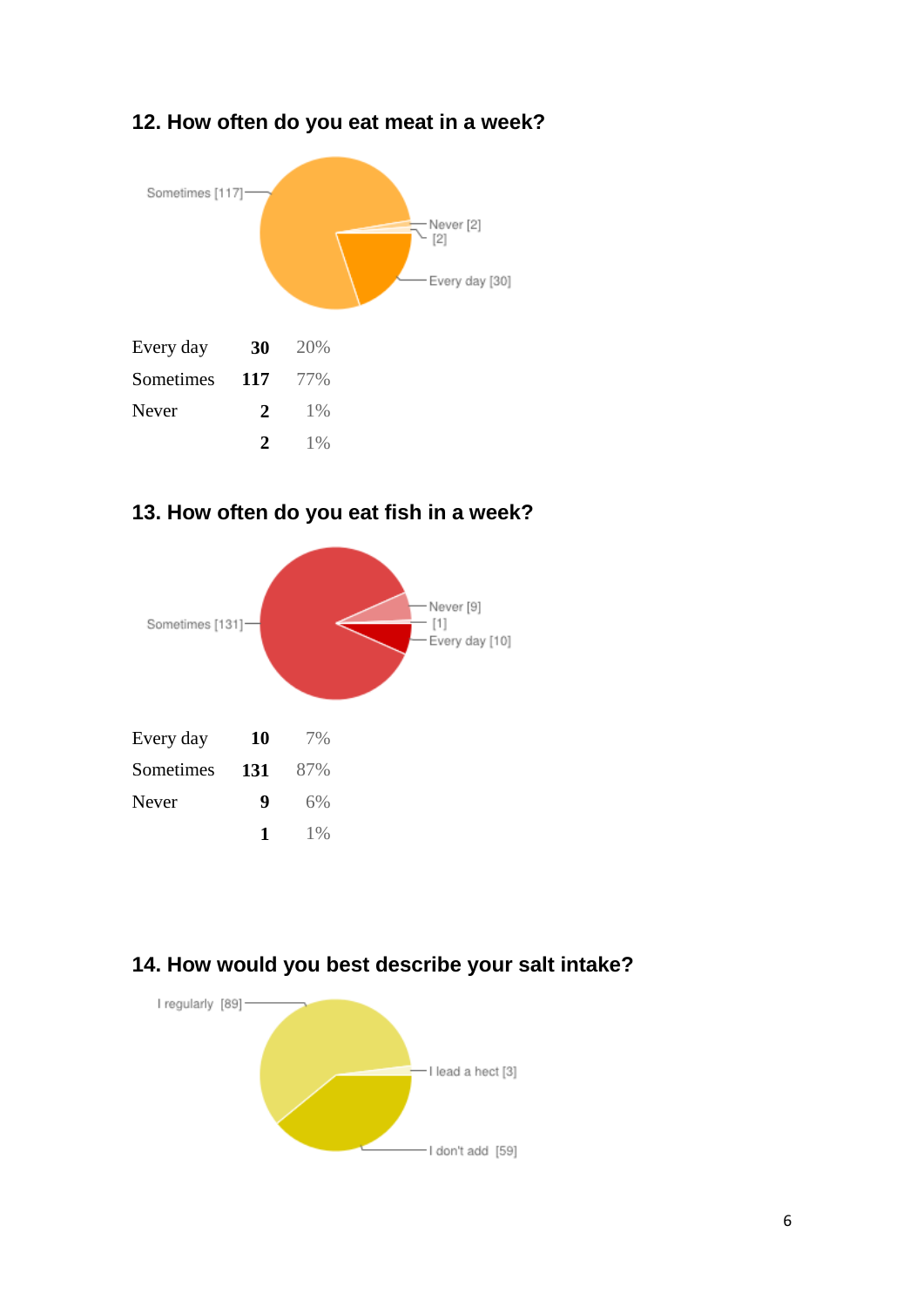| I don't add salt to my food                                                                                      | 9      | 39<br>$\%$ |
|------------------------------------------------------------------------------------------------------------------|--------|------------|
| I regularly add salt to my cooking and then often season my food again at<br>the table.                          | 8<br>q | 59<br>$\%$ |
| I lead a hectic lifestyle and don't have time to cook. I rely heavily on pre-<br>prepared and convenience foods. | 3      | 2<br>$\%$  |

#### **15. Do you consider yourself to have a sweet tooth?**



I don't add sugar to my food and only add it to cooking where necessary. **5 3** 35 % I have stopped adding sugar to my drinks and food, but still crave that sweetness with food. **6 9** 46  $\frac{1}{2}$ I have a very sweet tooth and eat lots of sugary foods. I always have one or more teaspoons of sugar in my tea and coffee. **2 9** 19 %

#### **16. Do you regularly enjoy eating out or ordering takeaways at home?**